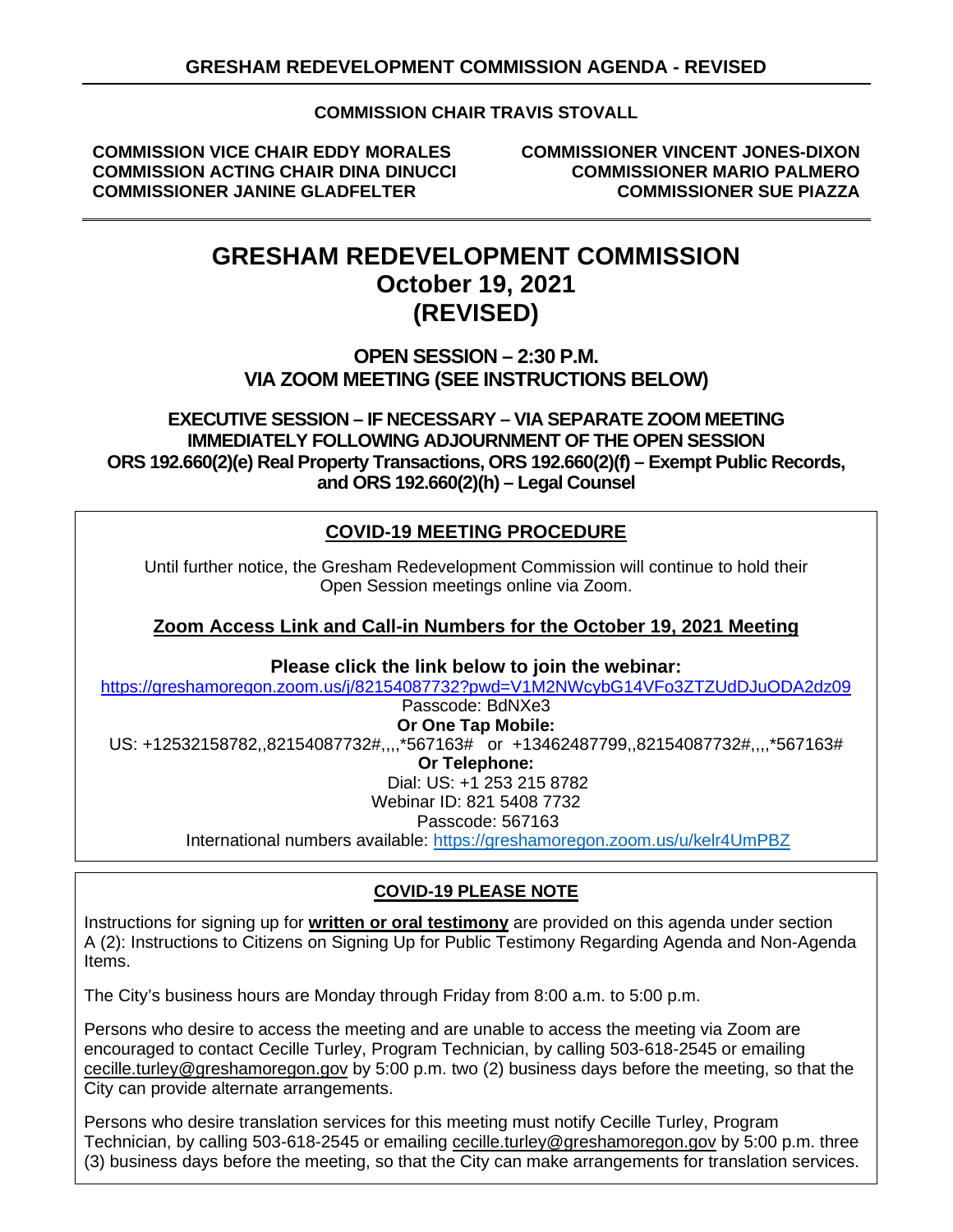#### **A. CALL TO ORDER BY PRESIDING OFFICER 5**

#### **1. ROLL CALL OF THE GRESHAM REDEVELOPMENT COMMISSION**

**2. INSTRUCTIONS TO CITIZENS FOR TESTIFYING ON AGENDA AND NON-AGENDA ITEMS**

**Instructions for providing Written or Oral testimony during the COVID-19 Emergency are:**

**Written Testimony** must be received by 3:30 p.m. one (1) business day before the meeting via email to Cecille Turley, Program Technician, at [Cecille.Turley@GreshamOregon.gov.](mailto:Cecille.Turley@GreshamOregon.gov)

**Oral Testimony**: If you plan to provide Oral public testimony, you must register your name, email address, phone number, and subject matter to Cecille Turley, Program Technician, via email to [Cecille.Turley@GreshamOregon.gov](mailto:Cecille.Turley@GreshamOregon.gov) by 3:30 p.m. one (1) business day before the meeting.

#### **B. CITIZEN AND COMMUNITY GROUP COMMENTS FOR AGENDA (EXCEPT PUBLIC HEARING) AND NON-AGENDA ITEMS 10**

#### **1. CITIZEN AND COMMUNITY GROUP COMMENTS**

#### **C. CONSENT AGENDA 5**

Commission actions are taken in one motion on Consent Agenda items; however, Commission members can remove items from the Consent Agenda to be addressed separately.

**1. AMENDMENT NO. ONE TO DOWNTOWN ROCKWOOD, LLC LAND DEVELOPMENT AGREEMENT, AND GROUND LESSOR ESTOPPEL AND LEASEHOLD MORTGAGE RECOGNITION AGREEMENT, INVESTMENT AGREEMENT AND METRO TRANSIT-ORIENTED DEVELOPMENT IMPLEMENTATION PROGRAM EASEMENT** Commission approval of this item will allow for the closing of financing for Phase III of the Downtown Rockwood project – the construction of Building B in the project.

#### **2. APPOINTMENT TO THE GRESHAM REDEVELOPMENT COMMISSION ADVISORY AND BUDGET COMMIITTEES**

Commission approval of this item will confirm the appointment of Marissa Clarke to the Commission's Advisory and Budget Committees.

#### **D. PUBLIC HEARING**

None.

#### **E. COMMISSION BUSINESS**

None.

#### **F. COMMISSION MEASURES AND PROPOSALS**

None.

#### **G. ADJOURNMENT OF MEETING**